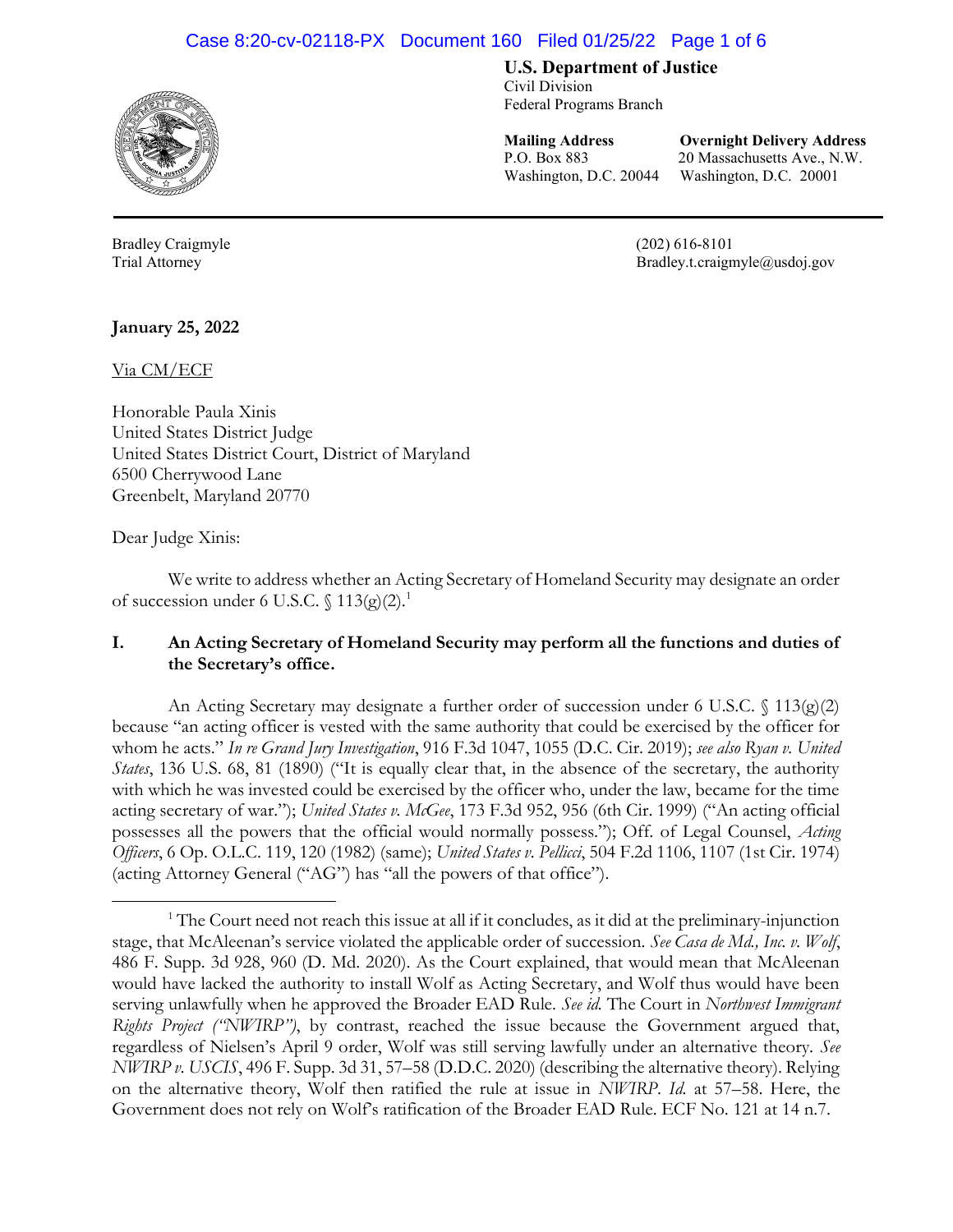This principle underlies all of Congress's vacancy statutes—going back to the Founding which are designed to allow acting officials to exercise authority that may be exercised only by the officers for whom they act. See, e.g., Act of May 8, 1792, ch. 37, § 8, 1 Stat. 279, 281; Act of Feb. 13, 1795, 1 Stat. 415. It is unsurprising then that Congress assigned the  $\int 113(g)(2)$  authority to "the Secretary," as opposed to the Secretary *and* the Acting Secretary. We are unaware of any statute that doubly assigns an authority to the Secretary and the Acting Secretary.

There is no textual basis in the Homeland Security Act ("HSA") for treating the Secretary's § 113(g)(2) authority differently from the Secretary's countless other authorities. If an Acting Secretary may not designate an order of succession under  $\int$  113(g)(2) because that section refers to "the Secretary," not the Acting Secretary, then under that logic, an Acting Secretary may not exercise any of the authority that the HSA assigns to "the Secretary." Reading  $\int$  113(g)(2) this way—and by extension, every other authority assigned to "the Secretary"—would undermine the entire point of acting service. That cannot be what Congress intended.

## II. *NWIRP*'s interpretation of  $\int$  113(g)(2) is incorrect, and there is no constitutional problem when an Acting Secretary designates an order of succession.

The court in NWIRP rested its atextual reading of  $\int$  113(g)(2) on two bases: the Federal Vacancy Reform Act's ("FVRA") exclusivity provision, 5 U.S.C. § 3347; and the supposed constitutional problem with an Acting Secretary (an inferior officer, according the court) appointing another Acting Secretary.

This Court should not adopt NWIRP's analysis.<sup>2</sup> First,  $\int$  113(g)(2) is clearly an exception to the FVRA's exclusivity rule; it is thus irrelevant that  $\int$  113(g)(2) does not expressly vest the Acting Secretary with designation authority. Second, whether an inferior officer may appoint another inferior officer has no bearing here because a designation under  $\int$  113(g)(2) is not an appointment in the constitutional sense. Third, even if an Acting Secretary's designation under  $\int 113(g)(2)$  were seen as an appointment, that would not create a potential constitutional problem. As the D.C. Circuit held in  $In$ re Grand Jury, an acting head of an executive Department is the head of the Department for purposes of appointing inferior officers under the Appointments Clause. 916 F.3d at 1055.

1. The FVRA is generally the "exclusive means for temporarily authorizing an acting officer to perform the functions and duties" of a Senate-confirmed office unless, as relevant here, another statute "expressly" "authorizes . . . the head of an Executive department" to do so. 5 U.S.C. § 3347(a)(1)(A). The HSA expressly authorizes the head of an Executive department―"the Secretary"-to designate an order of succession and makes clear that this authorization applies "[n]otwithstanding" the FVRA. 6 U.S.C.  $\int$  113(g)(2).

<sup>&</sup>lt;sup>2</sup> Although the Government dismissed its appeal in NWIRP, as the Supreme Court has cautioned, it would be inappropriate to infer that the Government agrees with the decision or thought it would be unlikely to succeed on appeal. See United States v. Mendoza, 464 U.S. 154, 161 (1984) ("The government's litigation conduct in a case is apt to differ from that of a private litigant. Unlike a private litigant who generally does not forego an appeal if he believes that he can prevail, the Solicitor General considers a variety of factors . . . before authorizing an appeal.").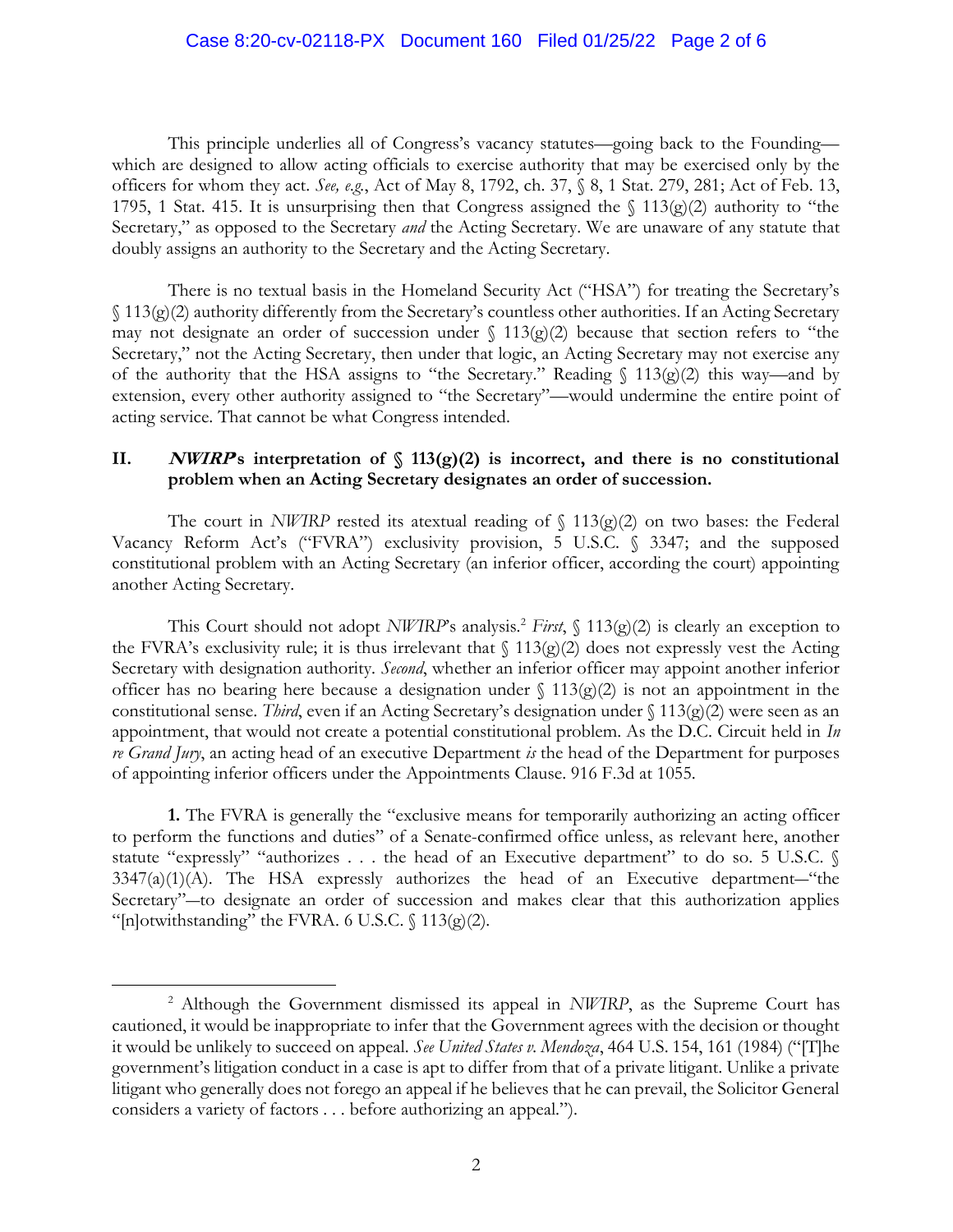#### Case 8:20-cv-02118-PX Document 160 Filed 01/25/22 Page 3 of 6

The court in NWIRP concluded there is no exception for the *Acting Secretary* because reading  $\{(113)$ (g)(2) in that way (a) is inconsistent with the word "expressly" and (b) would create a large exception to the FVRA's exclusivity rule. See 496 F. Supp. 3d at 62–64. In doing so, the court misread both the FVRA and the HSA.

**a.** At the outset, the FVRA's exclusivity rule cannot limit the authority in  $\int$  113(g)(2) because Congress made clear that the designation authority in  $\int 113(g)(2)$  operates "[n]otwithstanding" the FVRA. Even if § 3347 did limit § 113(g)(2)'s scope, it still does not support the court's reading in NWIRP. The court found it significant that  $\int$  113(g)(2) does not expressly authorize an Acting Secretary to designate an order of succession. NWIRP, 496 F. Supp. 3d at 63–64. But  $\{(113)(g)(2)\}$ expressly authorizes the "head of an Executive department," the Secretary of Homeland Security, to designate an acting official. That is all that is required for  $\frac{13}{(g)}(2)$  to come within the exception to the FVRA's exclusivity rule. Whether the Acting Secretary can perform all of the functions of the Secretary is a separate question, and, as explained above (and below), the answer is yes. The FVRA does not require statutes that authorize the designation of acting officials to expressly spell out each of the functions that the acting officials are authorized to perform.

The court in NWIRP recognized that "acting officials are typically 'vested with the same authority that could be exercised by the officer for whom he acts'" but still concluded that an Acting Secretary is not vested with the  $\int 113(g)(2)$  authority. 496 F. Supp. 3d at 64 (quoting *Grand Jury*, 916 F.3d at 1055). It did so by finding that statutes that permit an official to designate an "acting" official (like § 113) somehow vest the acting official with less than all of the vacant office's authority; it contrasted those with statutes that authorize an official to exercise the functions and duties of the vacant office (like the FVRA and 28 U.S.C. § 508), which, the court claimed, do vest the acting official with all of the vacant office's authority. See id. at 63–64.

This distinction makes no sense in light of the way Congress authorizes acting service. Cf. Grand Jury, 916 F.3d at 1056 (treating an "acting" officer and an officer who was authorized to perform all the duties of an office as one and the same). The language Congress used in  $\int 113(g)(2)$  is common among vacancy statutes, and Congress regularly designates acting officials without expressly saying they may perform the functions or duties of the vacant office.<sup>3</sup> The Senate Committee Report even listed many exceptions to the exclusivity rule that use "acting" or "acts for" constructions.<sup>4</sup> The logic of NWIRP would reach all of these statutes. There is no reason to think Congress intended to create exceptions to the FVRA's exclusivity rule (including when it created the exception in  $\{(13)(g)(2)\}$ ) and vested acting officials with less authority than the FVRA itself. It is far more likely that Congress, knowing that the Supreme Court had long said that acting officials may perform all the duties of a permanent office, used "acting" and "acts for" to make clear that the acting official may serve only

<sup>&</sup>lt;sup>3</sup> See, e.g., 38 U.S.C. § 304 (Deputy Secretary "shall be Acting Secretary of" VA); 42 U.S.C. § 902(b)(4) (same for Commissioner of SSA); 12 U.S.C. § 5491(b)(5) (similar for Director of CFPB).

 $4$  See, e.g., 44 U.S.C. § 2103(c) (Deputy Archivist "shall act" as Archivist of NARA); 15 U.S.C. § 633(b)(1) (Deputy Administrator "shall be Acting Administrator" of SBA); 42 U.S.C. § 902(b)(4) (same for Commissioner of SSA ); 31 U.S.C. § 703(c) (Deputy Comptroller General "acts for" Comptroller General); 31 U.S.C. § 502(b)(2) (similar for Director of OMB); 29 U.S.C. § 153(d) (similar for General Counsel of NLRB).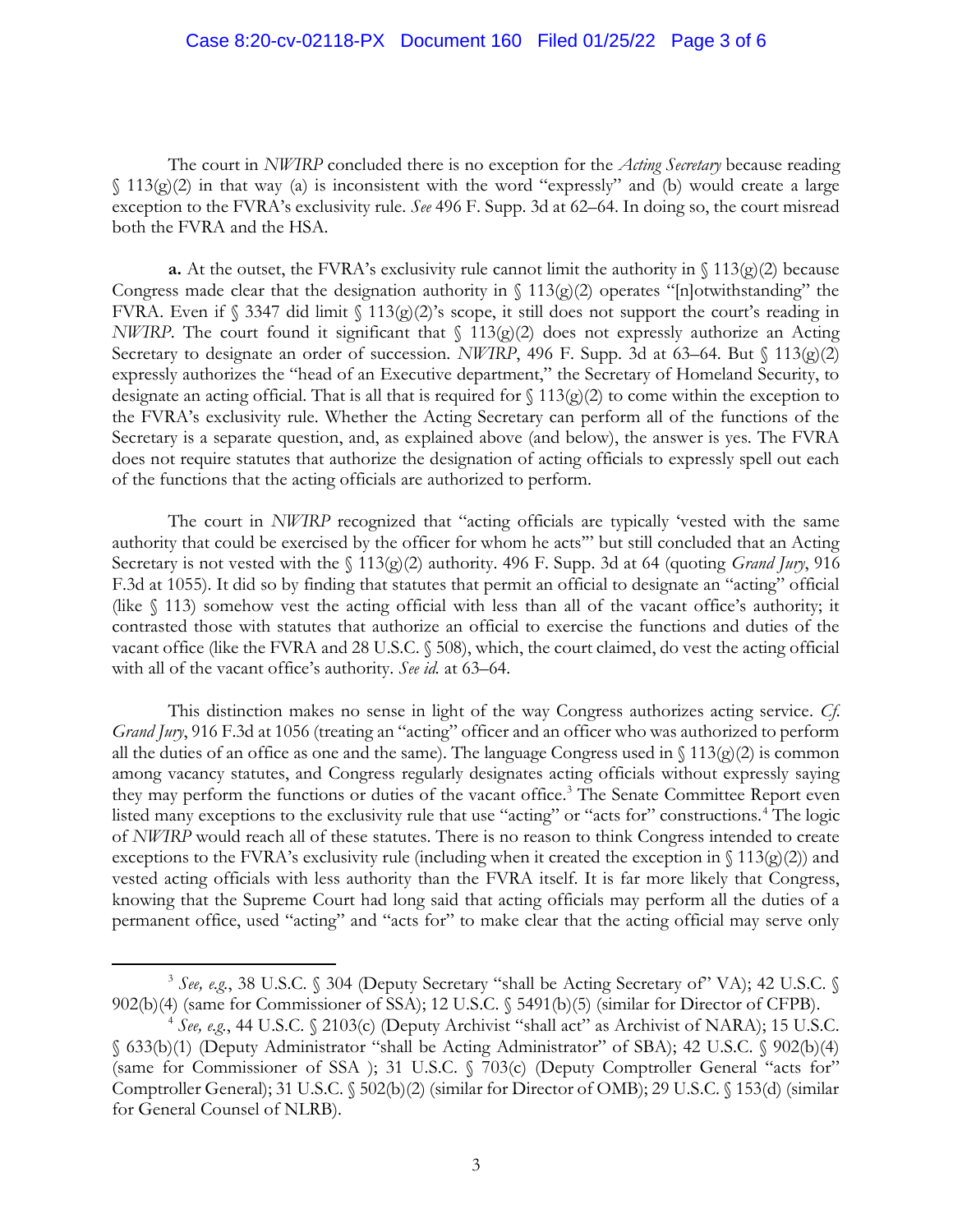temporarily. Cf. Lamar, Archer & Cofrin, LLP v. Appling, 138 S. Ct. 1752 (2018) ("When Congress used the materially same language in [a statute], it presumptively was aware of the longstanding judicial interpretation of the phrase and intended for it to retain its established meaning.").

**b.** Because  $\int$  113(g)(2) is an exception to the FVRA's exclusivity rule, the court in NWIRP concluded that it should be read narrowly to minimize the departure from the FVRA. See 496 F. Supp. 3d at 62–63 (invoking the canon of interpretation that says exceptions to general policies are usually read narrowly). If that had been Congress's goal, it would not have expressly said that  $\int 113(g)(2)$ applies "notwithstanding" the FVRA. Regardless, the court overstated the degree to which  $\frac{113(g)(2)}{2}$ departs from the FVRA. See id. at 62–63 (suggesting that "the lowest-ranking 'officer' in any office or agency within the Department" could designate an order of succession). And the court wrongly claimed that allowing an Acting Secretary to exercise the designation power could mean that the power may pass to "lower-level 'officers' whom the President did not appoint and, perhaps, whom the President has never even heard of." Id. at 63.

Section 113 is titled "Other officers," and it creates specific officer positions within the Department, all of which are to be filled through Presidential appointment. See 6 U.S.C. § 113(a)–(e). When  $\int$  113(g)(2) then authorizes the Secretary to designate "such other officers of the Department" to serve as Acting Secretary, it is referring to the "other officers" whose offices are created and enumerated in § 113.<sup>5</sup> Thus, only those officers are eligible for designation under § 113(g)(2), and all of them are appointed by the President.

2. The court in NWIRP found that its reading of  $\int 113(g)(2)$  avoided the constitutional concern of one inferior officer appointing another. 496 F. Supp. 3d at 69. But there is no constitutional concern about that here.

a. As a threshold matter, the "designat[ion]" of an "officer[] of the Department" to serve under  $\int$  113(g)(2) is properly viewed not as an "appointment" but instead as an assignment of additional duties to someone who already enjoys an appointment to a constitutional office. See Weiss v. United States, 510 U.S. 163, 176 (1994) (Senate-confirmed commissioned officers could serve as military judges without second confirmation because they acquired duties in their official capacity that were germane to those of their underlying office); Designation of Acting Dir. of the Office of Mgmt. & Budget, 27 Op. O.L.C. 121, 122 n.3 (2003) (noting that the question whether an acting officer is an officer or employee "does not arise for anyone who is already an 'Officer of the United States' . . . , as any duties arising [from the acting service] can be regarded as part and parcel of the office to which he was appointed" (citing *Weiss*, 510 U.S. at 174)). Because exercising the authority to designate officers under  $\int 113(g)(2)$  does not involve an "appointment" in the constitutional sense, Appointments Clause requirements do not come into play, and an officer may serve as Acting Secretary without a separate appointment.<sup>6</sup>

<sup>&</sup>lt;sup>5</sup> Section 113(g)(2) contrasts with  $\int$  112(b)(1), which permits the Secretary to delegate functions to "any officer, employee, or organizational unit of the Department" (emphasis added). To the extent Nielsen's revision of Annex A included officers who are not listed in § 113, they were eligible only for delegations of authority under § 112(b)(1), not for service as Acting Secretary under § 113(g)(2).

<sup>&</sup>lt;sup>6</sup>McAleenan, the Acting Secretary who designated the order of succession that installed Wolf, was the Senate-confirmed Commissioner of U.S. Customs and Border Protection.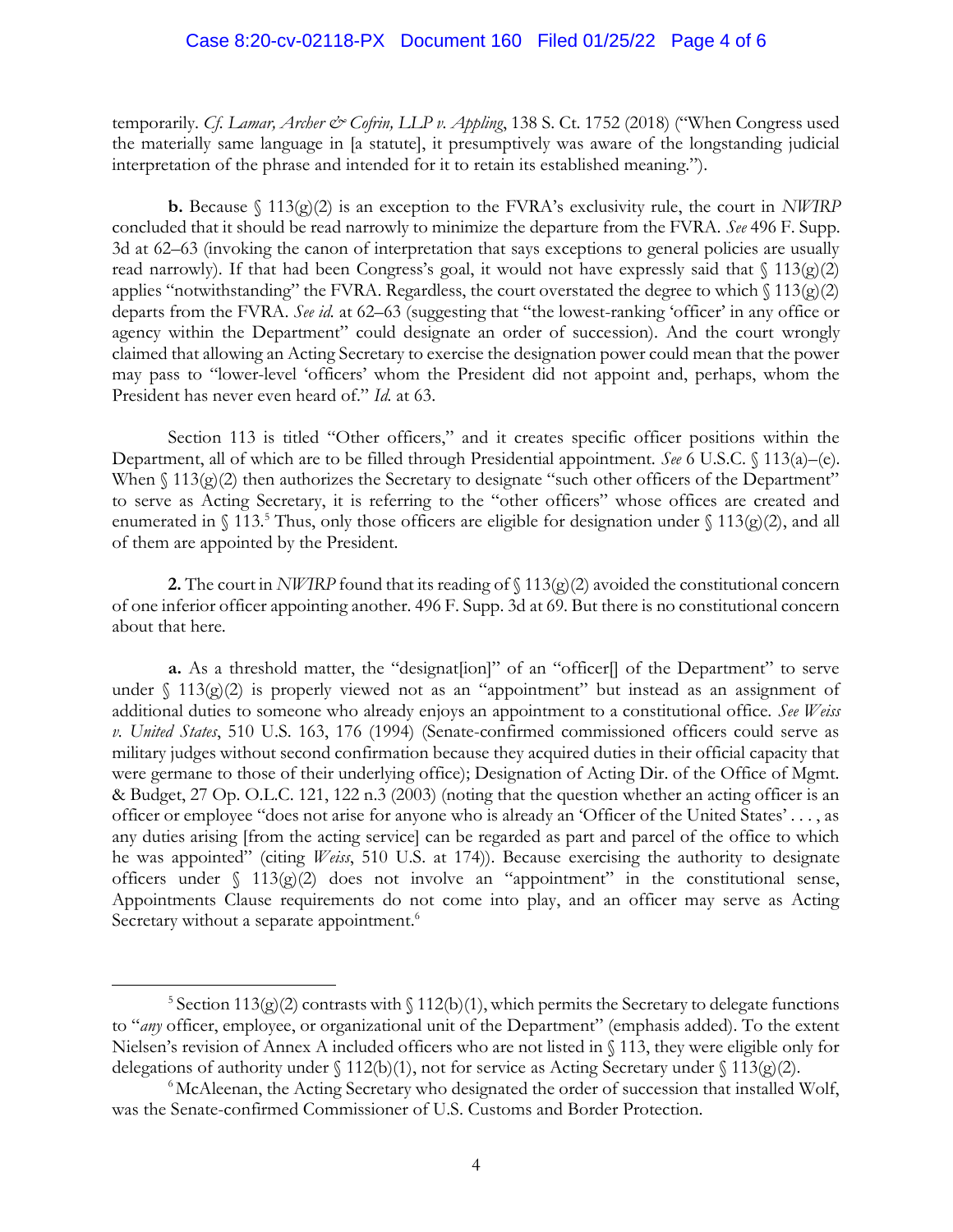#### Case 8:20-cv-02118-PX Document 160 Filed 01/25/22 Page 5 of 6

**b.** Even if a designation under  $\binom{13(g)(2)}{2}$  were viewed as an appointment in the constitutional sense, an Acting Secretary would be able to exercise the Department head's authority to appoint inferior officers. In In re Grand Jury, the D.C. Circuit held that "an Acting [AG] becomes the head of the Department when acting in that capacity because an acting officer is vested with the same authority that could be exercised by the officer for whom he acts." 916 F.3d at 1055 (emphases added). The court was clear that authority included the constitutional capacity to appoint inferior officers. See id. at 1054–55 ("Acting [AG] . . . was the 'Head of Department' under the Appointments Clause as to the matter on which the [AG] was recused."). And that same logic applies equally here. Like the AG, the Secretary is the head of the Department. Compare 28 U.S.C. § 503, with 6 U.S.C. § 112(a)(2). And like an Acting AG, an Acting Secretary "becomes the head of the Department" by virtue of becoming the Acting Secretary. An Acting Secretary thus has the constitutional authority to appoint inferior officers.

The court in NWIRP tried to confine the D.C. Circuit's reasoning to the Deputy Attorney General ("DAG"). It concluded that the DAG, as the Acting AG, could appoint an inferior officer because 28 U.S.C. § 508(a) allows the DAG to "exercise all the duties" of the AG's office. NWIRP, 496 F. Supp. 3d at 66–67. The court thus reasoned that the DAG is "at least arguably, the 'Head of the Department' in the constitutional sense." Id. at 67. But the AG—not the DAG—is the "head of the Department of Justice," 28 U.S.C. § 503, and the D.C. Circuit was clear: the DAG became the head of the Department only "by virtue of becoming the Acting [AG]," Grand Jury, 916 F.3d at 1056, not by virtue of the statutory authority of the office of the DAG itself.

The scope of an acting official's authority does not depend on his underlying office. In United States v. Nixon, the Supreme Court explained that "Congress ha[d] vested in the [AG]"—referring to Acting AG Bork, who was the Solicitor General and not the DAG—"the power to appoint subordinate officers," including the "Special Prosecutor" at issue in that case. 418 U.S. 683, 694 (1974). And the First Circuit has held that "a Solicitor General acting as [AG] has no less authority than a [DAG] who is an Acting [AG]." Pellicci, 504 F.2d at 1107. The court explained that "[t]here is no basis for concluding that one 'acting' as [AG] has fewer than all the powers of that office." Id. So too here.

Finally, as explained above, statutes that allow an official to designate someone as an "acting" official or to "act" as another official are functionally identical to those that vest an official with authority to exercise the functions and duties of a vacant office. Section 508 itself proves the point. For example,  $\sqrt{508(a)}$  expressly designates the DAG as the acting officer, while  $\sqrt{508(b)}$  allows the AG to "designate" a "further order of succession" of officials "to act as [AG]." Courts have found no distinction between acting service under § 508(a) and § 508(b). See Pellicci, 504 F.2d at 1107; cf. McGee, 173 F.3d at 956; Grand Jury, 916 F.3d at 1056. There is thus no textual basis to distinguish § 508 from  $$113(g).<sup>7</sup>$ 

<sup>&</sup>lt;sup>7</sup>The court in NWIRP ultimately did not reach the issue whether an acting Department head could appoint an inferior officer. See 496 F. Supp. 3d at 69. But a decision finding that an acting Department head cannot do so would have far-reaching consequences. For example, in at least 73 cases, just within the Departments of Justice and Homeland Security, an acting Department head (other than a DAG or Deputy Secretary) may have appointed inferior officers. See NWIRP, Defs.' Suppl. Filing in Resp. to Min. Order of Sept. 25, 2020, ECF No. 80. A finding that these acting Department heads lacked the authority to do so would call into doubt all of these (and presumably more) appointments, as well as numerous actions taken by the appointees.